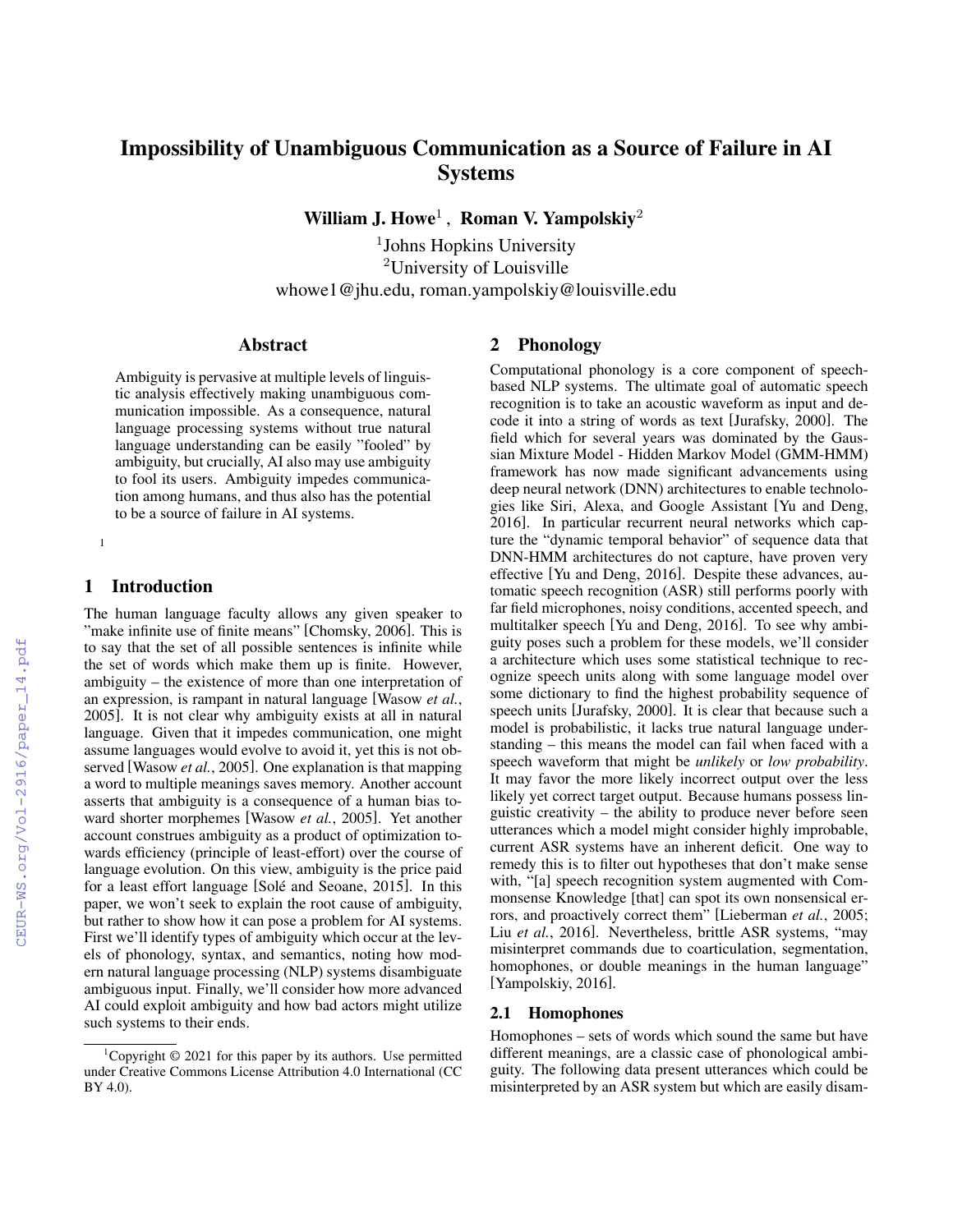biguated by humans provided some context [\[Forsberg, 2003\]](#page-7-0).

| $\left(1\right)$ | a. | the tail of the dog |  |
|------------------|----|---------------------|--|
|                  | b. | the tale of the dog |  |

(2) a. the sail of the boat b. the sale of the boat

The pairs in (1) and (2) are phonologically and syntactically identical, yet convey distinct meanings. With sufficient context, an ASR with a good enough language model would easily disambiguate *tail/tale* shown below:

- (3) a. the tail of the dog was wagging
	- b. the tale of the dog was told
	- c. the tail/tale of the dog was long

However, sufficient context is not always provided as shown in c). Thus, carefully chosen homophones could be used to intentionally *fool* an ASR system.

# 2.2 Continuous Speech

Continuous speech is very different from written language. Spoken language introduces word boundary ambiguity, speaker variability, and a different vocabulary. It is common for the spoken register of a language to be different from the more formal written register [\[Forsberg, 2003\]](#page-7-0). All these factors contribute to the difficulty of ASR and introduce the possibility of ambiguity when decoding.

- (4) a. How to wreck a nice beach you sing calm incense.
	- b. How to recognize speech using common sense.
- (5) a. I want to experience youth in Asia.
	- b. I want to experience euthanasia.

These constructed yet plausible examples show that it may be possible to generate adversarial examples to fool an ASR system. Once again, one would expect an effective language model to be successful at disambiguating these examples, but, as we will note below, there is evidence that fooling an ASR system is even more easily achieved by simply perturbing the input waveform.

## 2.3 Fooling Automatic Speech Recognition Systems

We've shown that it ought to be possible to fool ASR systems using phonological ambiguities which are common in natural language. This involves carefully crafting utterances with homophones or with word boundary ambiguity. However, it is possible to exploit such systems without leveraging natural language ambiguity. It has been shown that adversarial examples can be created by applying perturbations to an input waveform such that the waveform is nearly indistinguishable from the unperturbed input. Even more worrying is fact that this perturbed input can generate any desired output phrase [\[Carlini and Wagner, 2018\]](#page-6-0). The researchers have also shown that *hidden voice commands*, unintelligible inputs used to attack ASR systems, can be used to cause denial of service, information leakage, and "as a stepping stone to further attacks" [\[Carlini](#page-6-1) *et al.*, 2016]. Though these exploits don't necessarily target natural language ambiguity they serve to show that current ASR systems are vulnerable to a range of attacks.

# 3 Syntax

Syntax determines how words are organized into phrases and sentences [\[Carnie, 2012\]](#page-6-2). Historically, syntax has been processed with computational models including context-free grammars, lexicalized grammars, feature structures, parsing algorithms, and HMM part-of-speech taggers. Parsing a sentence into constituency or dependency tree structure is useful for downstream NLP tasks. The same is true for part-ofspeech tagging [\[Jurafsky, 2000\]](#page-7-1). Deep learning using ANNs has achieved state of the art performance on syntax-related tasks, though ANNs still do not match human level performance on phenomena like filler-gap dependencies [\[Linzen](#page-7-2) [and Baroni, 2020\]](#page-7-2). Here, we'll examine several characterizations of ambiguity at the level of syntax.

# 3.1 Structural Ambiguity

Structural ambiguity occurs when more than one underlying structure exists for a single sentence with the structures having different meanings. The term *structure* is used here because sentences with this type of ambiguity are usually disambiguated by distinguishing between two different constituency trees.

#### Global Ambiguity

Global ambiguity is ambiguity that persists after a sentence has been fully parsed. In this case a sentence in and of itself contains more than one structural interpretation. Consider the following data:

(6) a. Eliminate [NP the target] [PP with a bomb.] b. Eliminate [NP the target [PP with a bomb.]]

Here, the NP (noun phrase) has two interpretations; one where the PP (prepositional phrase) is contained within the NP and the other where it is not. The former refers to an individual carrying a bomb, while the latter refers to the action of bombing someone.

### Local Ambiguity

Local ambiguity, unlike global ambiguity, is resolved upon complete parsing of a sentence. The canonical case of local ambiguity is the garden path sentence. Consider the following data [\[Ferreira and Henderson, 1991\]](#page-7-3):

- (7) a. Because Bill drinks wine ...
	- b. Because Bill drinks wine beer is never kept in the house.
	- c. Because Bill drinks wine is never kept in the house.

As seen in (7a), *Because Bill drinks wine* is ambiguous: wine could take on a direct object semantic role as in (7b) or it could take on a subject semantic role as in (7c). Assuming that a human parser employs the principle of late closure, preferring to attach new material into the phrase or clause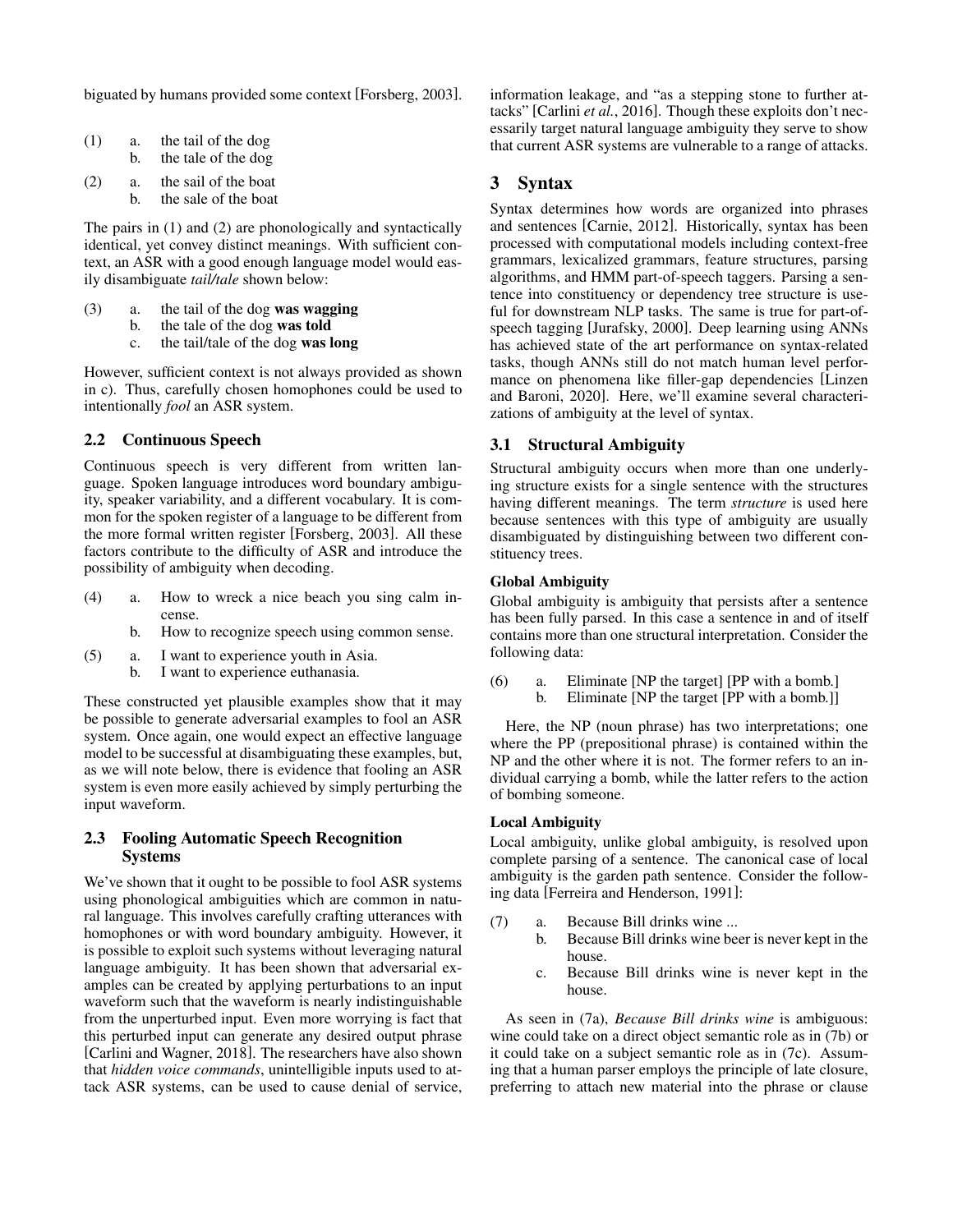currently open rather than create new clauses or constituents, (7b) is easier to parse for a human than (7c). In general for humans, garden-path recovery is thought to involve reanalysis of the sentence by reassigning the thematic roles of a misanalyzed phrase [\[Ferreira and Henderson, 1991\]](#page-7-3). Regardless, the ambiguity and added parsing difficulty of garden-path sentences could be a source of failure in NLP and AI systems.

## 3.2 Formal Language Ambiguity

A context-free grammar is a grammar whose rules all follow the form  $A \to \Psi$  where A is a non-terminal symbol and  $\Psi$  is any string, even the empty string, from the union of the terminal and non-terminal alphabets [\[Partee](#page-7-4) *et al.*, 2012]. Consider the following context-free grammar:

$$
S \to (A \ B) \mid (C \ D)
$$

$$
A \to U \quad C \to U
$$

$$
B \to V \quad D \to V
$$

$$
U \to a \quad V \to b
$$

Even in this simple context-free grammar, the string *ab* can either be generated using the rule  $S \rightarrow A \, B$  or the rule  $S \rightarrow C$  D. Thus, there exists more than one parse tree structure for the same surface string representation and this constitutes one characterization of syntactic ambiguity. One notable technique for disambiguating context-free grammars is the PCFG (probabilistic context-free grammar) which assigns probabilities to rules in a CFG (different weights for the two S rules above, for example) [\[Jurafsky, 2000\]](#page-7-1). As in the discussion on phonology, probabilistic language models may serve to make NLP systems more "natural" (more similar to human language) yet this may not give models the capability to reason about more complex ambiguities. The same applies for neural network based language models such as GPT-2 [\[Radford](#page-7-5) *et al.*, 2019] and BERT [\[Devlin](#page-6-3) *et al.*, 2018] which can be thought of as massive context-free grammars with extremely well fine-tuned probabilistic weights.

#### 3.3 Security of Language Models

In addition to the advances made in downstream NLP tasks by means of language model pretraining and finetuning, recently, neural network language models have been shown to perform well as knowledge bases [\[Petroni](#page-7-6) *et al.*, [2019\]](#page-7-6). Specifically, BERT (Bidirectional Encoder Representations from Transformers) has been shown to contain relational knowledge competitive with traditional knowledge base methods and to perform well on open-domain question answering [\[Petroni](#page-7-6) *et al.*, 2019]. If neural network language models become widely adopted as knowledge bases, this necessitates the question, *Is the private information encoded in a language model secure?* Though it does not relate to ambiguity, there is work showing that privacy can be preserved in such models using encryption [Ryffel *et al.*[, 2018\]](#page-8-0).

# 4 Semantics

Semantics, the meaning of words and sentences, is of considerable interest in NLP. However, much of the perceived semantic knowledge encoded in current NLP systems is instead derived from the use of syntactic heuristics which quickly break down when confronted with more complex examples [\[McCoy](#page-7-7) *et al.*, 2019]. This is a major problem for narrow AI. For advanced AI, the ability to toy with the very meaning of language would have wide ranging consequences from sowing disinformation to generating ambiguous legal documents or tweets.

## 4.1 Scope Ambiguity

Here, the *scope* of a syntactic constituent is ambiguous. The following data further elucidates scopal ambiguity [\[Wasow](#page-8-1) *et al.*[, 2005\]](#page-8-1):

(8) No student solved exactly two problems.

In (8) either, "there was no student who solved exactly two problems", or "there were exactly two problems that no student solved" [\[Wasow](#page-8-1) *et al.*, 2005]. Either interpretation is valid depending on the location of constituents in the underlying sentence structure which determines their scope (this is sometimes referred to as LF, logical form). For this reason, scope ambiguity lies at the syntax-semantics interface [\[An](#page-6-4)[derson, 2004\]](#page-6-4).

## 4.2 Lexical Ambiguity

This type of ambiguity deals with the meanings of words. When a word has more than one distinct meaning it is said to have lexical ambiguity. We'll highlight examples of lexical ambiguity and examine current NLP approaches to addressing it.

#### Contranyms

(9) *hold up*

In the case of contranyms, a word has two different meanings which are antonyms [\[Jackson, 2018\]](#page-7-8):

| hold up |            |
|---------|------------|
| а.      | to support |
| h.      | to hinder  |

- (10) *dust* a. add fine particles b. remove fine particles
- (11) *left* a. departed b. remaining

#### Word Sense Disambiguation

The most salient case of lexical ambiguity is known as *polysemy* in which one word has more than one distinct meaning. The work *bank* can refer to a bank account, to a river bank, or as a verb, to moving on an incline. There is a long history of computational techniques for word sense disambiguation from dictionary based methods to semantic similarity metrics [\[Yarowsky, 1995;](#page-8-2) [Banerjee and Pedersen, 2002;](#page-6-5) [Navigli, 2009;](#page-7-9) [Resnik, 1999\]](#page-7-10).

#### 4.3 Winograd Schema

A winograd schema is a pair of sentences that differ in only two words and contain a referential ambiguity that is resolved in "opposite directions" in the two sentences. The Winograd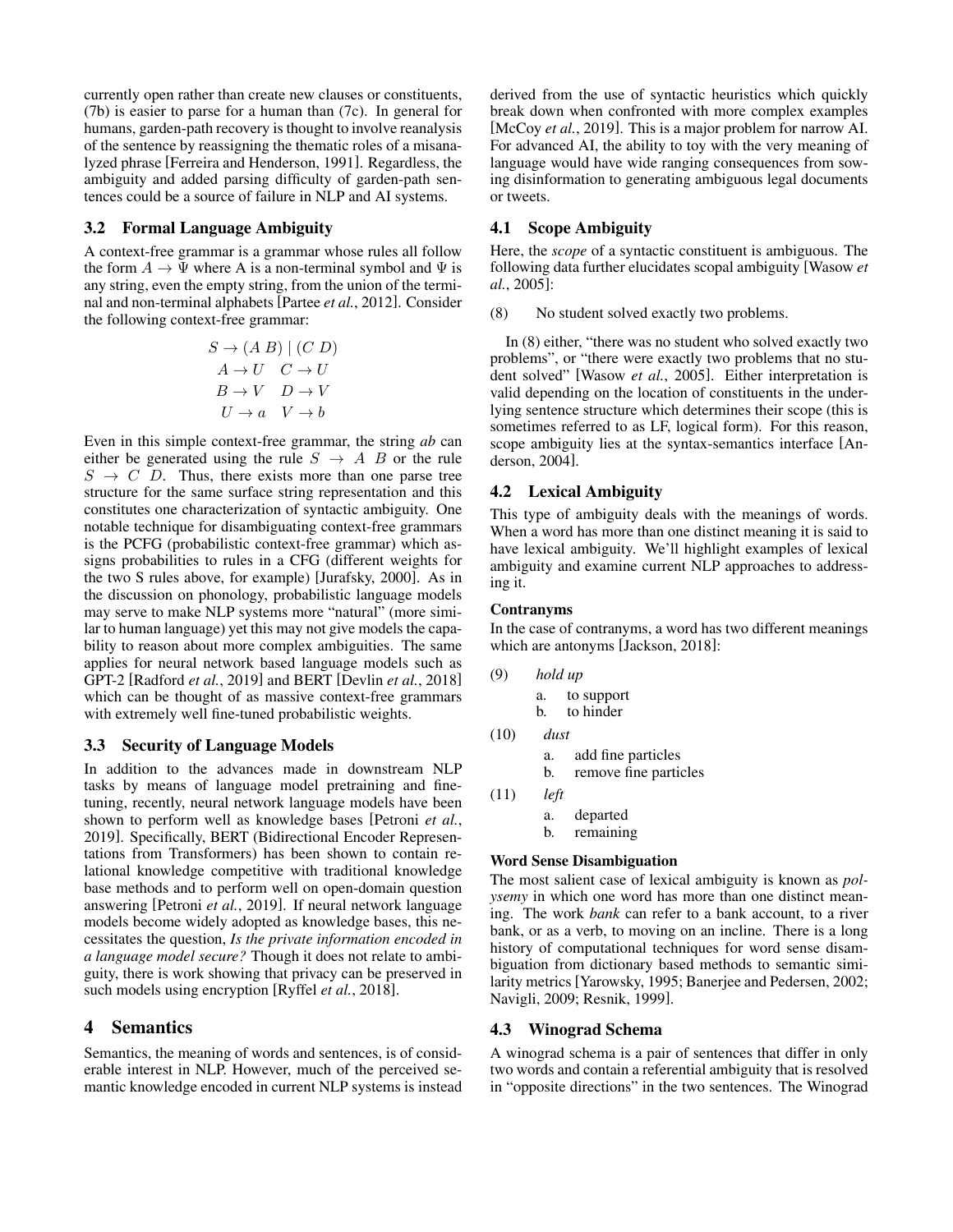Schema Challenge presents such a pair as an alternative to the Turing Test since a successful agent must have some level of natural language understanding to solve the challenge and cannot depend on statistical patterns [\[Levesque](#page-7-11) *et al.*, 2012]. Though the Winograd Schema is technically a referential ambiguity, its difficulty is rooted in machines' lack of commonsense knowledge so we've placed it in the semantics section.

- (12) The trophy doesn't fit in the brown suitcase because it's too (big/small). What is too (big/small)?
	- a. the trophy
	- b. the suitcase
- (13) Joan made sure to thank Susan for all the help she had (given/received). Who had (given/received) the help?
	- a. Joan
	- b. Susan

In (12) there are two sentences that can be generated based on the choice of *big* or *small* which have two different answers. Answering correctly requires natural language understanding and reasoning. The dataset WINOGRANDE showed that although models performed well (90% accuracy) on existing Winograd datasets, this was likely due to algorithmic bias. Producing adversarial Winograd Schema examples by means of a debiasing algorithm allowed the authors to achieve state of the art performance on these existing Winograd benchmarks showing their technique to be a powerful example of transfer learning [\[Sakaguchi](#page-8-3) *et al.*, 2019].

# 5 Criticism of Deep Learning Approaches

The approaches for dealing with natural language and thus in turn ambiguity discussed above are largely engineering approaches. These include things like, deep learning, finetuning of language models, building more robust models that generalize better, and improving state of the art performance using adversarial examples [\[Jia and Liang, 2017;](#page-7-12) [Subrama](#page-8-4)nian *et al.*[, 2017;](#page-8-4) Wu *et al.*[, 2018;](#page-8-5) [Wallace](#page-8-6) *et al.*, 2019; Gong *et al.*[, 2018\]](#page-7-13). Although these engineering approaches have achieved state of the art performance in many areas, there is a sense that they lack true natural language understanding as alluded to in several of the above types of ambiguity. [\[Marcus, 2020\]](#page-7-14) describes deep learning based models as, "data hungry, shallow, brittle, and limited in their ability to generalize" advocating instead for *symbolic* approaches incorporating insights from cognitive science. Character based translation models break down under the introduction of noise (letter swap errors) proving such NMT (neural machine translation) models to be extremely brittle [\[Belinkov and Bisk,](#page-6-6) [2017\]](#page-6-6). [\[Bender and Koller, 2020\]](#page-6-7) argues that current approaches cannot learn *form from meaning* and thus will not achieve natural language understanding (NLU). It has been noted even that algorithmic approaches to anaphor resolution may never achieve complete success since, in principle the interpretation of a well-formed sentence like, *Who wants the first one?* is *free* in the absence of sufficient context and application of constraints (i.e *one* could refer to anything) [\[Hen](#page-7-15)[driks and De Hoop, 2001\]](#page-7-15). Advocates of deep learning approaches nonetheless can taut that it is *their* models which have achieved such success on natural language tasks and benchmarks. The debate between deep learning approaches and symbolic approaches is not yet resolved. An interesting area is neural-symbolic computation which seeks to marry neural network models with symbolic approaches [\[Smolen](#page-8-7)sky *et al.*[, 2016;](#page-8-7) [Garcez](#page-7-16) *et al.*, 2015].

# 6 Inevitability of Ambiguity

Pragmatics, the area of linguistics which focuses on the co-operative assumptions of communication, arguably bears its own ambiguities such as irony and sarcasm [\[Wilson,](#page-8-8) [2006\]](#page-8-8). There are existing computational approaches for dealing with various other discourse ambiguities [\[Macagno and](#page-7-17) [Bigi, 2018;](#page-7-17) [Ammicht](#page-6-8) *et al.*, 2001]. On the basis of discourse analysis [\[Blum-Kulka and Weizman, 1988\]](#page-6-9) argue that "communication is inherently ambiguous". Intuitively, we endorse this view since wholly unambiguous communication seems to be impossible using an inherently ambiguous natural language. On the basis of the above examples, it is clear that there are some ambiguities that even humans cannot easily disambiguate. These effects are only multiplied when one considers the ambiguity in pragmatics which might cause one to "question the validity of co-operative assumptions" such as the Gricean maxims [\[Blum-Kulka and Weizman, 1988\]](#page-6-9). Here we'll seek to discuss this claim with more mathematical rigor.

We'll represent a discourse with a finite-state discrete time Markov Chain with two states (*Figure 1*). The chain is in state 0 when ambiguity is introduced into a discourse and in state 1 when there is no natural language ambiguity. This two state chain is a positive recurrent irreducible Markov Chain [\[Ross](#page-7-18) *et al.*[, 1996\]](#page-7-18). Each new utterance in a discourse is represented by a transition in the chain. This chain is a good model since a conversation can stay in the unambiguous state with positive probability. The conversation can move from a unambiguous state to an ambiguous state with positive probability – this is when ambiguity is introduced into the discourse. The conversation can remain ambiguous (with positive probability) by what [\[Blum-Kulka and Weizman, 1988\]](#page-6-9) cite as *indeterminate ambiguity* in which "the speaker does not commit himself to an intended meaning" and the indeterminacy is "left unattended to by both participants". The ambiguity can also be resolved (with positive probability) through clarification. All entries in the transitive matrix are positive probabilities. Thus, for any finite discourse there is positive probability that there is no ambiguity. This is achieved by simply taking the transition from state 1 to state 1 at every point in the conversation.

However, if we consider an infinite number of transitions which may be a good model for a work of fiction, a long speech, or an extended conversation over hours or days, in the limit, the chain will enter state 0 (the ambiguity state) with probability 1 and return to the state in a finite number of transitions on average [Ross *et al.*[, 1996\]](#page-7-18). This follows from the fact that the chain is irreducible and positive recurrent. If we then consider the totality of human natural language generation as an infinite sequence of transitions through the chain, it is clear that ambiguity is inevitable as long as we en-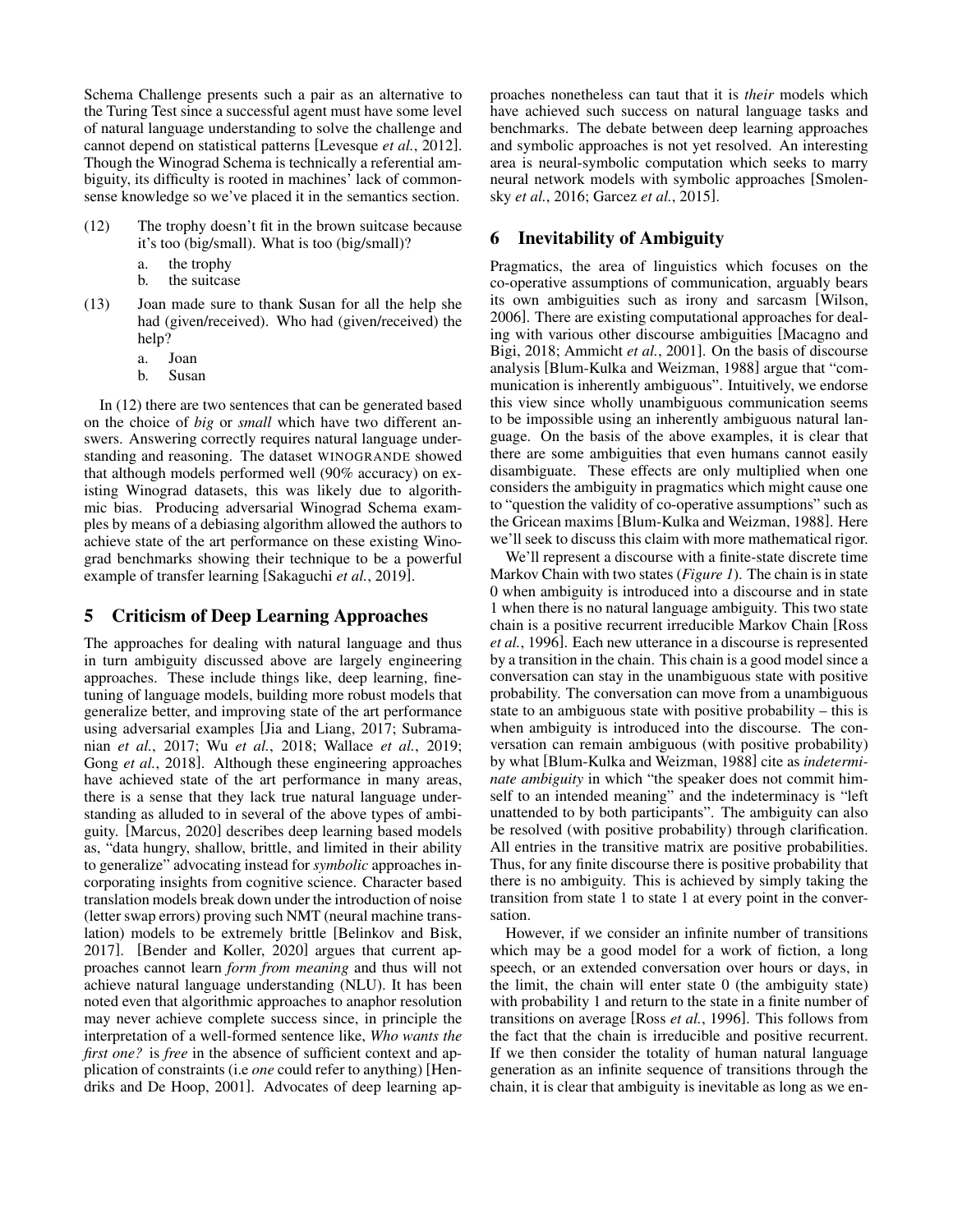

Figure 1: State 0 denotes ambiguous discourse while state 1 denotes unambiguous discourse. P is the 2 state transition matrix [\[Ross](#page-7-18) *et al.*, [1996\]](#page-7-18) .

dorse the premise that there is positive probability of generating ambiguous language at any step in the sequence. In order to achieve unambiguous communication one would have to ensure that at any step in this infinite sequence there is zero probability of generating an ambiguity – we claim that this is computationally intractable if one is using an inherently ambiguous natural language.

This result, the impossibility of unambiguous communication, is in accordance with two existing impossibility results in AI safety. The first, *unpredictability of AI*, states that, " it is impossible to precisely and consistently predict what specific actions a smarter-than-human intelligent system will take to achieve its objectives" [\[Yampolskiy, 2019b\]](#page-8-9). The second result, *incomprehensibility of AI*, shows that "advanced AIs would not be able to accurately explain some of their decisions and for the decisions they could explain people would not understand some of those explanations" [\[Yampol](#page-8-10)[skiy, 2019a\]](#page-8-10). This is true for opaque, black box NLP systems discussed in Section 7.1. [\[Doran](#page-6-10) *et al.*, 2017]. However, we'll show in Section 7.2 that the impossibility of unambiguous communication also contributes to unexplainability and unpredictability for advanced AI .

# 7 Ambiguity as a Source of Failure

Pioneer in the field of machine translation, Yehoshua Bar-Hillel claimed "FAHQT [fully automatic high quality translation] is out of the question for the foreseeable future because of the existence of a large number of sentences the determination of whose meaning, unambiguous for a human reader, is beyond the reach of machines" citing machines' lack of commonsense knowledge [\[Bar-hillel, 1964\]](#page-6-11). While more advanced NLP systems may achieve higher accuracy on ambiguous language tasks, the main thrust of his argument still stands, even today. On top of that, there are examples of ambiguity given above that, without sufficient context, *even humans* cannot correctly interpret. Thus, it is clear that these weaknesses inherent in natural language could be exploited to fool an NLP system. Additionally, the reverse could be possible – AI could exploit natural language ambiguity to fool its human users.

#### 7.1 AI Fooled by Ambiguity

AI without true natural language understanding can easily be tricked by many of the above examples. Homophones and continuous speech could be used to give a command with undesired effects. A benign waveform command could be perturbed to cause system failure, and open the door to further hacks and exploits. An input command like, *Eliminate the target with the bomb.* could have unintended consequences depending on the interpretation of its structural ambiguity which could be particularly dangerous in military and AI weaponry scenarios. Clearly, serious thought should be put into designing systems that intelligently deal with ambiguous input. Just as Google auto-completes search results, an AI might be designed to answer and react to a query as quickly as possible – this could result in failure on garden path sentences. The AI might be tricked into the wrong interpretation by using a *late closure* parsing technique.

Although machine translation is largely dominated by sequence to sequence methods, a dictionary based translation system could fail due to cross-linguistic ambiguity. In a case reminiscent of the movie *Arrival*, there is a character in Chinese which can mean *instrument* or *weapon* in English.[2](#page-4-0) A mistake in translation could be dangerous in this case. There are plenty of other cases of lexical ambiguity that could present a dangerous situation, particularly in a military context. The word *execute* is a contranym – it can refer to the execution (start) of a program ("execute the firmware update"), or the execution (end) of a person ("execute the adversary" $)^3$  $)^3$ . These failure modes are a result of the opaque, black box nature of contemporary narrow AI systems without natural language understanding. The ambiguity induced failure modes discussed here are examples of *by mistake, postdeployment* AI hazards according to Yampolskiy's taxonomy [\[Yampolskiy, 2016\]](#page-8-11).

#### 7.2 AI Exploiting Ambiguity

Ambiguity has been identified as a source of miscommunication in air traffic control [\[Mcmillan, 1998\]](#page-7-19). Ambiguity is such a problem even for humans that some have attempted to build controlled natural languages by restricting language use to a wholly unambiguous subset of an existing natural language

<span id="page-4-1"></span><span id="page-4-0"></span><sup>&</sup>lt;sup>2</sup> According to Google Translate.

<sup>&</sup>lt;sup>3</sup>A reviewer notes that the event predicate *execute* is not strictly synonymous with a *start* event predicate and thus this example does not constitute a true contranym. However, since performing some action entails *starting* to perform the action, the example still makes sense and is thus useful for explanatory purposes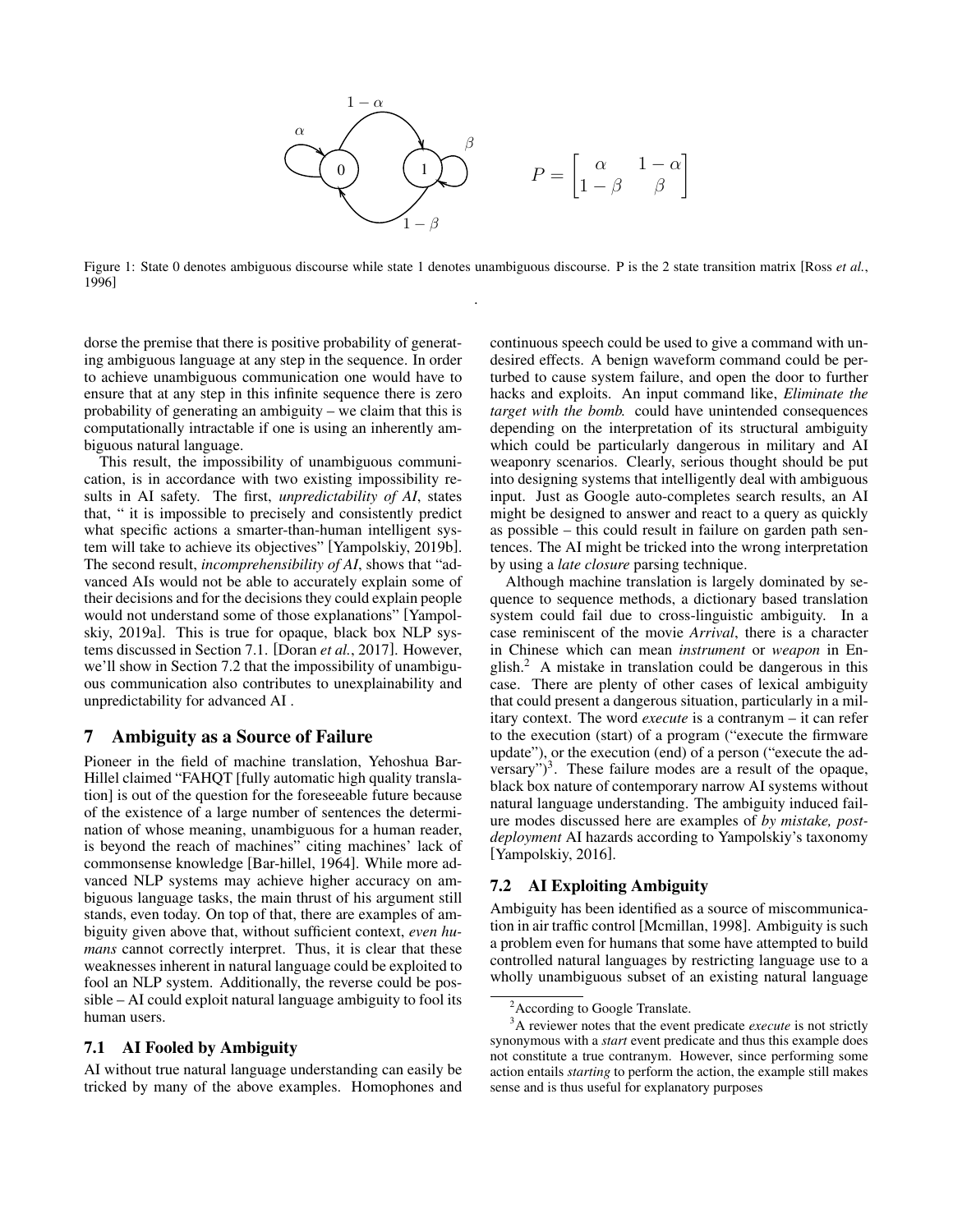|                                                                       | Narrow AI/NLP System                                                                                                                                                                                         |                                                             |                                                                        | Human-Level AI                                                                                                                   |
|-----------------------------------------------------------------------|--------------------------------------------------------------------------------------------------------------------------------------------------------------------------------------------------------------|-------------------------------------------------------------|------------------------------------------------------------------------|----------------------------------------------------------------------------------------------------------------------------------|
| with lack of NLU<br>dialects/accents                                  | -tricked using adversarial examples<br>-built from end-to-end systems<br>-uses probabilistic or statistical methods<br>-brittle; may not generalize to other<br>-fails when presented with ambiguities below |                                                             | natural language understanding<br><i>automatic ambiguity detection</i> | -generates news headlines with<br>ambiguity<br>-writes ambiguous tweets<br>-deploys attacks on narrow<br>AI systems (generating) |
| Phonology                                                             | Syntax                                                                                                                                                                                                       | Semantics                                                   |                                                                        | adversarial speech waveforms)                                                                                                    |
| homophones<br>continouous speech<br>dialectal variation<br>heteronyms | global/local structure<br>constituency parsing<br>CFG ambiguity                                                                                                                                              | scope ambiguity<br>contranym<br>polysemy<br>winograd schema |                                                                        | -writes legal documents, software<br>code, contracts, with ambiguity                                                             |
| word boundaries                                                       |                                                                                                                                                                                                              | machine translation                                         |                                                                        | -used by bad actors to exploit<br>ambiguity                                                                                      |

Figure 2: A narrow AI system is vulnerable to attack and may fail on ambiguous input. A more advanced system is then able to exploit ambiguous language to generate misleading headlines or tweets.

[Fuchs *et al.*[, 2008\]](#page-7-20). Such a language could be used to enable precise and unambiguous specification of rules and guidelines for organizations and software specifications. There are existing attempts to detect ambiguity in requirements specifications for software [\[Kiyavitskaya](#page-7-21) *et al.*, 2008]. An AI capable of exploiting ambiguity could reek havoc in these areas.

In monetary theory, the observation that, "Any observed statistical regularity will tend to collapse once pressure is placed upon it for control purposes" has been termed *Goodhart's Law* [\[Goodhart, 1983\]](#page-7-22). The observation has been restated as: "When a measure becomes a target, it ceases to be a good measure" [\[Hoskin, 1996\]](#page-7-23). Without making any claims about the monetary theories underlying these observations, we present a generalization of Goodhart's Law for AI systems: *A tool for recognizing ambiguity in natural language, once applied to a sufficiently intelligent AI will cease to be effective and could be exploited.* This is to say that any attempt to recognize ambiguity as in [\[Sproat and Santen, 1998;](#page-8-12) [Chantree](#page-6-12) *et al.*, 2006] could be used by that AI to create a dataset which upon self-training will allow the AI to generate ambiguous language. This would allow the AI to write legal documents, software, news headlines, and tweets riddled with ambiguity.<sup>[4](#page-5-0)</sup> This could have far reaching implications, including the potential for widespread disinformation campaigns and the disruption of systems discussed in the previous paragraph. Based on an existing categorization of Goodhart's Law variants by [\[Manheim and Garrabrant, 2018\]](#page-7-24), the dynamic illustrated here may well be considered an "adversarial misalignment Goodhart [variant]" in which "The agent applies selection pressure knowing the regulator will apply different selection pressure on the basis of the metric". In this case, a bad actor, or the AI itself (subject to a utility function perhaps) may use ambiguity detection not to notify users of the ambiguity, but to generate ambiguities, spark-

<span id="page-5-0"></span>4 Interestingly, an advanced AI would also be capable of attacking narrow AI systems with some of the exploits on the left hand side of the *Figure 2* such as the hidden voice command exploit.

ing public confusion and disinformation. Here, the metric (ambiguity detection module) is used to "distort and corrupt the social processes it is intended to monitor" [\[Manheim and](#page-7-24) [Garrabrant, 2018\]](#page-7-24). The unpredictability of such a system is a major risk. According to Yampolskiy's *Taxonomy of Pathways to Dangerous AI*, the use of such a system by a bad actor is an *on purpose, post-deployment* AI hazard [\[Yampol](#page-8-11)[skiy, 2016\]](#page-8-11).

## 7.3 Safety Risk

Natural language ambiguity appears to introduce risk into three types of systems. First, there are the uninterpretable NLP systems that largely dominate today's state-of-the-art NLP leaderboards. These models may be trained end-to-end on a specific narrow task like speech recognition. Due to the brittleness of these models, the inevitable errors they make on ambiguous input as a result of their normal operation constitute a safety risk in critical systems. In a poorly designed voice activated self-driving car you might give the command, "Drive me up to Oxridge" which could be erroneously recognized as "Drive me off a bridge." Of course this example is only a safety risk if the natural language command is able to override the car's control system which is programmed to drive only on drive-able space.

Secondly, there are interpretable NLP systems which nonetheless lack human-level AI capability and which in turn can pose an AI safety risk. Even if a system is able to identify an interpretation of an ambiguity as more plausible (either statistically or using rule-based knowledge) there is no guarantee that in a given situation the maximum likelihood solution is the correct one. For example, communication is increasingly being augmented with AI generated smart reply suggestions. It could be the case that two business partners routinely agree on contracts such that the AI's training data is strongly biased towards replying *yes* to new contracts between them. Eventually though, there will be a contract which one partner doesn't agree on – but if the business is us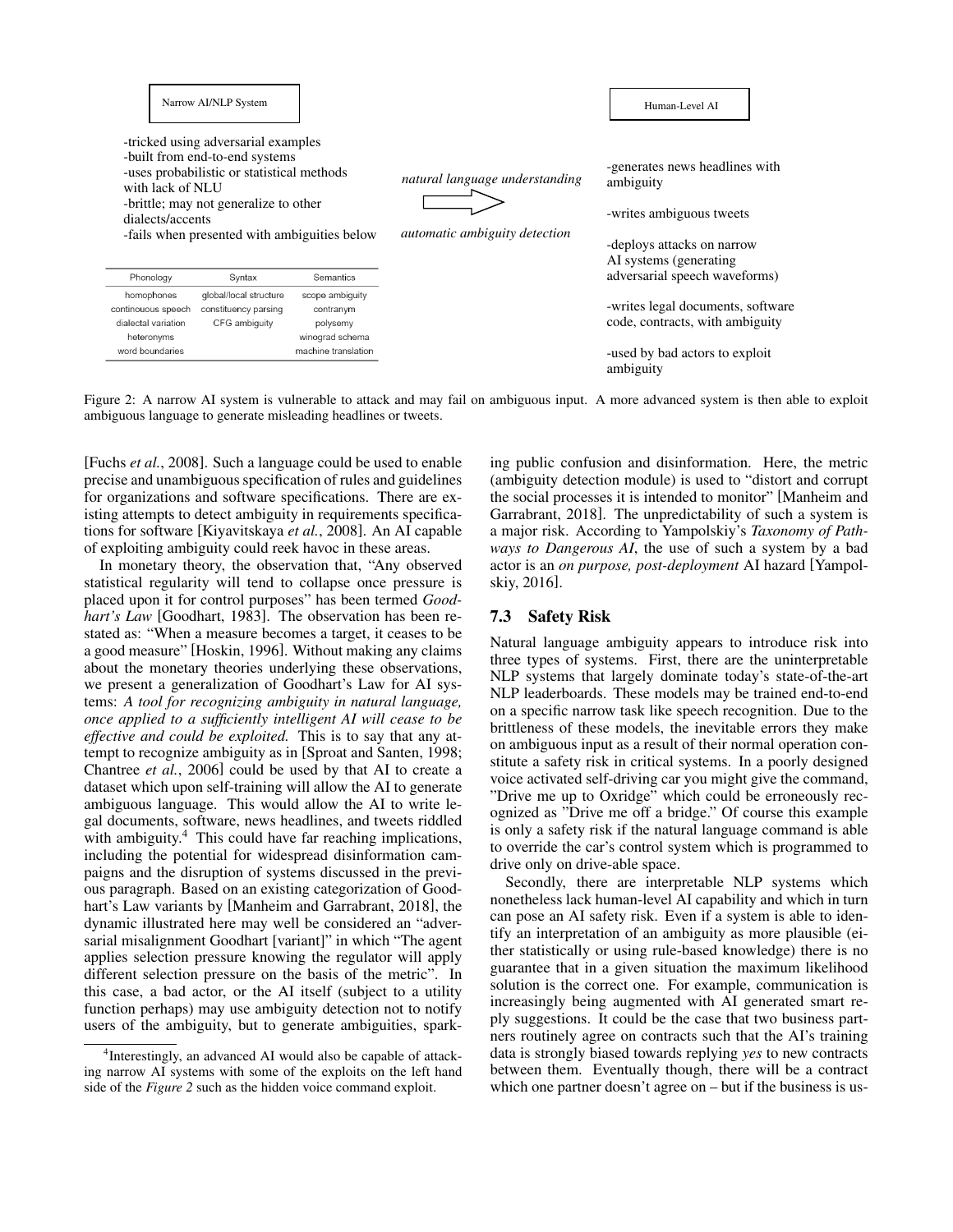ing an AI bot or AI negotiator, it will accept this bad contract due to its training data.

Finally there is the risk for human-level AI which can manufacture ambiguous legal reports, contracts, or software requirements to achieve unforseen objectives.

# 7.4 Potential Solutions

For uninterpretable AI systems, there simply is no good way to deploy these systems for critical applications without a way to quantify safety risk. Taking self-driving cars as an example, it is certainly possible to measure safety by tracking human driver disengagements of the AI control system. The system can be deemed safe when these engagements are statistically unlikely. For AI systems where performance is not so easily quantified, there can be no safety guarantees. Even then, a *statistically safe* system could still fail due to low probability events not captured in the system's training data. It is not as obvious how statistical safety could be established for an NLP system.

For interpretable systems, human-in-the-loop and human-AI teaming may solve ambiguity related AI risk provided that an AI system can quantify its uncertainty about a prediction or detect ambiguous input to the system. Then in the case of ambiguity, the system can simply offload its decision making to the human.

One useful tool for natural language ambiguity might be come from the idea of *prefix codes* which convert an alphabet into a unique set of binary "codes" which can be concatenated to form messages. These messages are "uniquely decoded" such that there is no ambiguity [\[Le Boudec](#page-7-25) *et al.*, 2015]. This type of unambiguous communication might be usefully extended into NLP systems in order to achieve unambiguous decoding, though it would require a more complex coding scheme.

# 8 Conclusion

We've detailed a non-exhaustive set of cases of ambiguity in natural language at the levels of phonology, syntax, semantics, and pragmatics along with contemporary NLP and AI approaches to handling them. These areas taken together give of good sense of the breadth of natural language ambiguity. Furthermore, we claim that ambiguous communication is inevitable when using an inherently ambiguous communication system. Despite the success of techniques including neural networks, deep learning, adversarial examples, and better language models (these are not mutually exclusive), many worry that end-to-end systems only learn "surface" representations and don't have true natural language understanding. We noted several areas where natural language ambiguity might lead to a failure mode in AI systems with deleterious effects. The security risk is twofold – one set of concerns exists for narrow AI systems while a different set exists for human-level AI. Finally, we formulated a generalized Goodhart's Law to express the idea that techniques allowing AI to identify, recognize, and detect ambiguity, might be *reversible* in that they could be exploited to generate ambiguous language and "fool" their human users.

# References

- <span id="page-6-8"></span>[Ammicht *et al.*, 2001] Egbert Ammicht, Alexandros Potamianos, and Eric Fosler-Lussier. Ambiguity representation and resolution in spoken dialogue systems. In *Seventh European Conference on Speech Communication and Technology*, 2001.
- <span id="page-6-4"></span>[Anderson, 2004] Catherine Anderson. *The structure and real-time comprehension of quantifier scope ambiguity*. PhD thesis, Northwestern University Evanston, IL, 2004.
- <span id="page-6-5"></span>[Banerjee and Pedersen, 2002] Satanjeev Banerjee and Ted Pedersen. An adapted lesk algorithm for word sense disambiguation using wordnet. In *International conference on intelligent text processing and computational linguistics*, pages 136–145. Springer, 2002.
- <span id="page-6-11"></span>[Bar-hillel, 1964] Yehoshua Bar-hillel. A demonstration of the nonfeasibility of fully automatic high quality machine translation, 1964.
- <span id="page-6-6"></span>[Belinkov and Bisk, 2017] Yonatan Belinkov and Yonatan Bisk. Synthetic and natural noise both break neural machine translation. *arXiv preprint arXiv:1711.02173*, 2017.
- <span id="page-6-7"></span>[Bender and Koller, 2020] Emily M Bender and Alexander Koller. Climbing towards nlu: On meaning, form, and understanding in the age of data. In *Proc. of ACL*, 2020.
- <span id="page-6-9"></span>[Blum-Kulka and Weizman, 1988] Shoshana Blum-Kulka and Elda Weizman. The inevitability of misunderstandings: Discourse ambiguities. *Text-Interdisciplinary Journal for the Study of Discourse*, 8(3):219–242, 1988.
- <span id="page-6-0"></span>[Carlini and Wagner, 2018] Nicholas Carlini and David Wagner. Audio adversarial examples: Targeted attacks on speech-to-text. In *2018 IEEE Security and Privacy Workshops (SPW)*, pages 1–7. IEEE, 2018.
- <span id="page-6-1"></span>[Carlini *et al.*, 2016] Nicholas Carlini, Pratyush Mishra, Tavish Vaidya, Yuankai Zhang, Micah Sherr, Clay Shields, David Wagner, and Wenchao Zhou. Hidden voice commands. In *25th* {*USENIX*} *Security Symposium (*{*USENIX*} *Security 16)*, pages 513–530, 2016.
- <span id="page-6-2"></span>[Carnie, 2012] Andrew Carnie. *Syntax: A generative introduction*, volume 18. John Wiley & Sons, 2012.
- <span id="page-6-12"></span>[Chantree *et al.*, 2006] Francis Chantree, Bashar Nuseibeh, Anne De Roeck, and Alistair Willis. Identifying nocuous ambiguities in natural language requirements. In *14th IEEE International Requirements Engineering Conference (RE'06)*, pages 59–68. IEEE, 2006.
- [Chomsky, 2006] Noam Chomsky. *Language and mind*. Cambridge University Press, 2006.
- <span id="page-6-3"></span>[Devlin *et al.*, 2018] Jacob Devlin, Ming-Wei Chang, Kenton Lee, and Kristina Toutanova. Bert: Pre-training of deep bidirectional transformers for language understanding. *arXiv preprint arXiv:1810.04805*, 2018.
- <span id="page-6-10"></span>[Doran *et al.*, 2017] Derek Doran, Sarah Schulz, and Tarek R<br>Besold. What does explainable ai really mean? a What does explainable ai really mean? a new conceptualization of perspectives. *arXiv preprint arXiv:1710.00794*, 2017.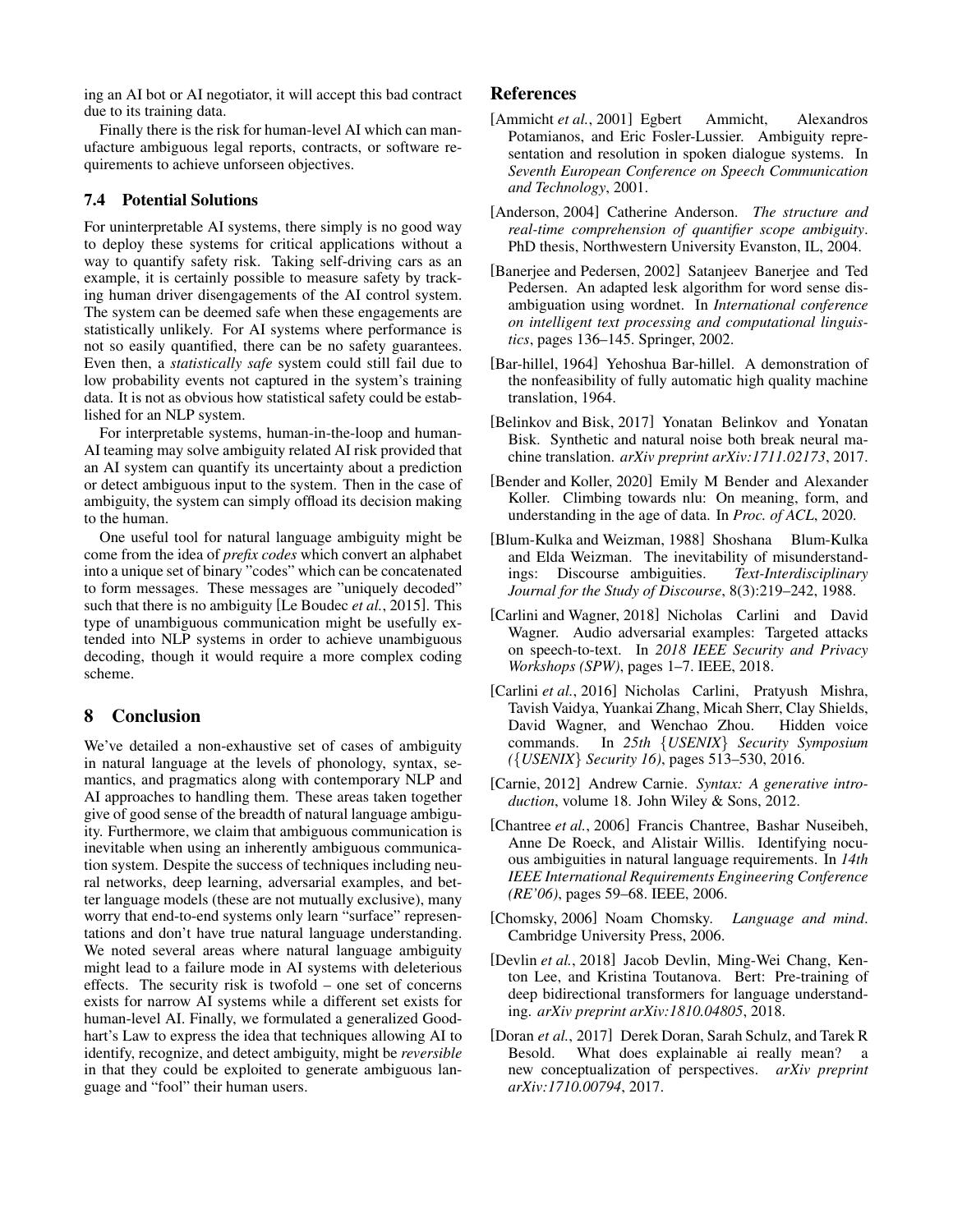- <span id="page-7-3"></span>[Ferreira and Henderson, 1991] Fernanda Ferreira and John M Henderson. Recovery from misanalyses of garden-path sentences. *Journal of Memory and Language*, 30(6):725–745, 1991.
- <span id="page-7-0"></span>[Forsberg, 2003] Markus Forsberg. Why is speech recognition difficult. *Chalmers University of Technology*, 2003.
- <span id="page-7-20"></span>[Fuchs *et al.*, 2008] Norbert E Fuchs, Kaarel Kaljurand, and Tobias Kuhn. Attempto controlled english for knowledge representation. In *Reasoning Web*, pages 104–124. Springer, 2008.
- <span id="page-7-16"></span>[Garcez *et al.*, 2015] Artur d'Avila Garcez, Tarek R Besold, Luc De Raedt, Peter Földiak, Pascal Hitzler, Thomas Icard, Kai-Uwe Kuhnberger, Luis C Lamb, Risto Miikku- ¨ lainen, and Daniel L Silver. Neural-symbolic learning and reasoning: contributions and challenges. In *2015 AAAI Spring Symposium Series*, 2015.
- <span id="page-7-13"></span>[Gong *et al.*, 2018] Zhitao Gong, Wenlu Wang, Bo Li, Dawn Song, and Wei-Shinn Ku. Adversarial texts with gradient methods. *arXiv preprint arXiv:1801.07175*, 2018.
- <span id="page-7-22"></span>[Goodhart, 1983] Charles Albert Eric Goodhart. *Monetary theory and practice: The UK-experience*. Macmillan International Higher Education, 1983.
- <span id="page-7-15"></span>[Hendriks and De Hoop, 2001] Petra Hendriks and Helen De Hoop. Optimality theoretic semantics. *Linguistics and philosophy*, 24(1):1–32, 2001.
- <span id="page-7-23"></span>[Hoskin, 1996] Keith Hoskin. The 'awful idea of accountability': inscribing people into the measurement of objects. *Accountability: Power, ethos and the technologies of managing*, 265, 1996.
- <span id="page-7-8"></span>[Jackson, 2018] Elizabeth Jackson. Words of many meanings. *Schwa: Language and Linguistics*, page 1, 2018.
- <span id="page-7-12"></span>[Jia and Liang, 2017] Robin Jia and Percy Liang. Adversarial examples for evaluating reading comprehension systems. In *Proceedings of the 2017 Conference on Empirical Methods in Natural Language Processing*, pages 2021– 2031, 2017.
- <span id="page-7-1"></span>[Jurafsky, 2000] Dan Jurafsky. *Speech & language processing*. Pearson Education India, 2000.
- <span id="page-7-21"></span>[Kiyavitskaya *et al.*, 2008] Nadzeya Kiyavitskaya, Nicola Zeni, Luisa Mich, and Daniel M Berry. Requirements for tools for ambiguity identification and measurement in natural language requirements specifications. *Requirements engineering*, 13(3):207–239, 2008.
- <span id="page-7-25"></span>[Le Boudec *et al.*, 2015] Jean-Yves Le Boudec, Patrick Thiran, and Rüdiger Urbanke. Introduction aux sciences de *l'information: entropie, compression, chiffrement et correction d'erreurs*. PPUR Presses polytechniques, 2015.
- <span id="page-7-11"></span>[Levesque *et al.*, 2012] Hector Levesque, Ernest Davis, and Leora Morgenstern. The winograd schema challenge. In *Thirteenth International Conference on the Principles of Knowledge Representation and Reasoning*, 2012.
- [Lieberman *et al.*, 2005] Henry Lieberman, Alexander Faaborg, Waseem Daher, and José Espinosa. How to wreck a nice beach you sing calm incense. In *Proceedings*

*of the 10th international conference on Intelligent user interfaces*, pages 278–280, 2005.

- <span id="page-7-2"></span>[Linzen and Baroni, 2020] Tal Linzen and Marco Baroni. Syntactic structure from deep learning. *arXiv preprint arXiv:2004.10827*, 2020.
- [Liu *et al.*, 2016] Quan Liu, Hui Jiang, Zhen-Hua Ling, Xiaodan Zhu, Si Wei, and Yu Hu. Commonsense knowledge enhanced embeddings for solving pronoun disambiguation problems in winograd schema challenge. *arXiv preprint arXiv:1611.04146*, 2016.
- <span id="page-7-17"></span>[Macagno and Bigi, 2018] Fabrizio Macagno and Sarah Bigi. Types of dialogue and pragmatic ambiguity. In *Argumentation and Language—Linguistic, Cognitive and Discursive Explorations*, pages 191–218. Springer, 2018.
- <span id="page-7-24"></span>[Manheim and Garrabrant, 2018] David Manheim and Scott Garrabrant. Categorizing variants of goodhart's law. *CoRR*, abs/1803.04585, 2018.
- <span id="page-7-14"></span>[Marcus, 2020] Gary Marcus. The next decade in ai: four steps towards robust artificial intelligence. *arXiv preprint arXiv:2002.06177*, 2020.
- <span id="page-7-7"></span>[McCoy *et al.*, 2019] Tom McCoy, Ellie Pavlick, and Tal Linzen. Right for the wrong reasons: Diagnosing syntactic heuristics in natural language inference. In *Proceedings of the 57th Annual Meeting of the Association for Computational Linguistics*, pages 3428–3448, 2019.
- <span id="page-7-19"></span>[Mcmillan, 1998] David Mcmillan. "...say again?..." miscommunications in air traffic control, 1998.
- <span id="page-7-9"></span>[Navigli, 2009] Roberto Navigli. Word sense disambiguation: A survey. *ACM computing surveys (CSUR)*, 41(2):1– 69, 2009.
- <span id="page-7-4"></span>[Partee *et al.*, 2012] Barbara BH Partee, Alice G ter Meulen, and Robert Wall. *Mathematical methods in linguistics*, volume 30. Springer Science & Business Media, 2012.
- <span id="page-7-6"></span>[Petroni et al., 2019] Fabio Petroni, Tim Rocktäschel, Sebastian Riedel, Patrick Lewis, Anton Bakhtin, Yuxiang Wu, and Alexander Miller. Language models as knowledge bases? In *Proceedings of the 2019 Conference on Empirical Methods in Natural Language Processing and the 9th International Joint Conference on Natural Language Processing (EMNLP-IJCNLP)*, pages 2463–2473, 2019.
- <span id="page-7-5"></span>[Radford *et al.*, 2019] Alec Radford, Jeffrey Wu, Rewon Child, David Luan, Dario Amodei, and Ilya Sutskever. Language models are unsupervised multitask learners. *OpenAI blog*, 1(8):9, 2019.
- <span id="page-7-10"></span>[Resnik, 1999] Philip Resnik. Semantic similarity in a taxonomy: An information-based measure and its application to problems of ambiguity in natural language. *Journal of artificial intelligence research*, 11:95–130, 1999.
- <span id="page-7-18"></span>[Ross *et al.*, 1996] Sheldon M Ross, John J Kelly, Roger J Sullivan, William James Perry, Donald Mercer, Ruth M Davis, Thomas Dell Washburn, Earl V Sager, Joseph B Boyce, and Vincent L Bristow. *Stochastic processes*, volume 2. Wiley New York, 1996.